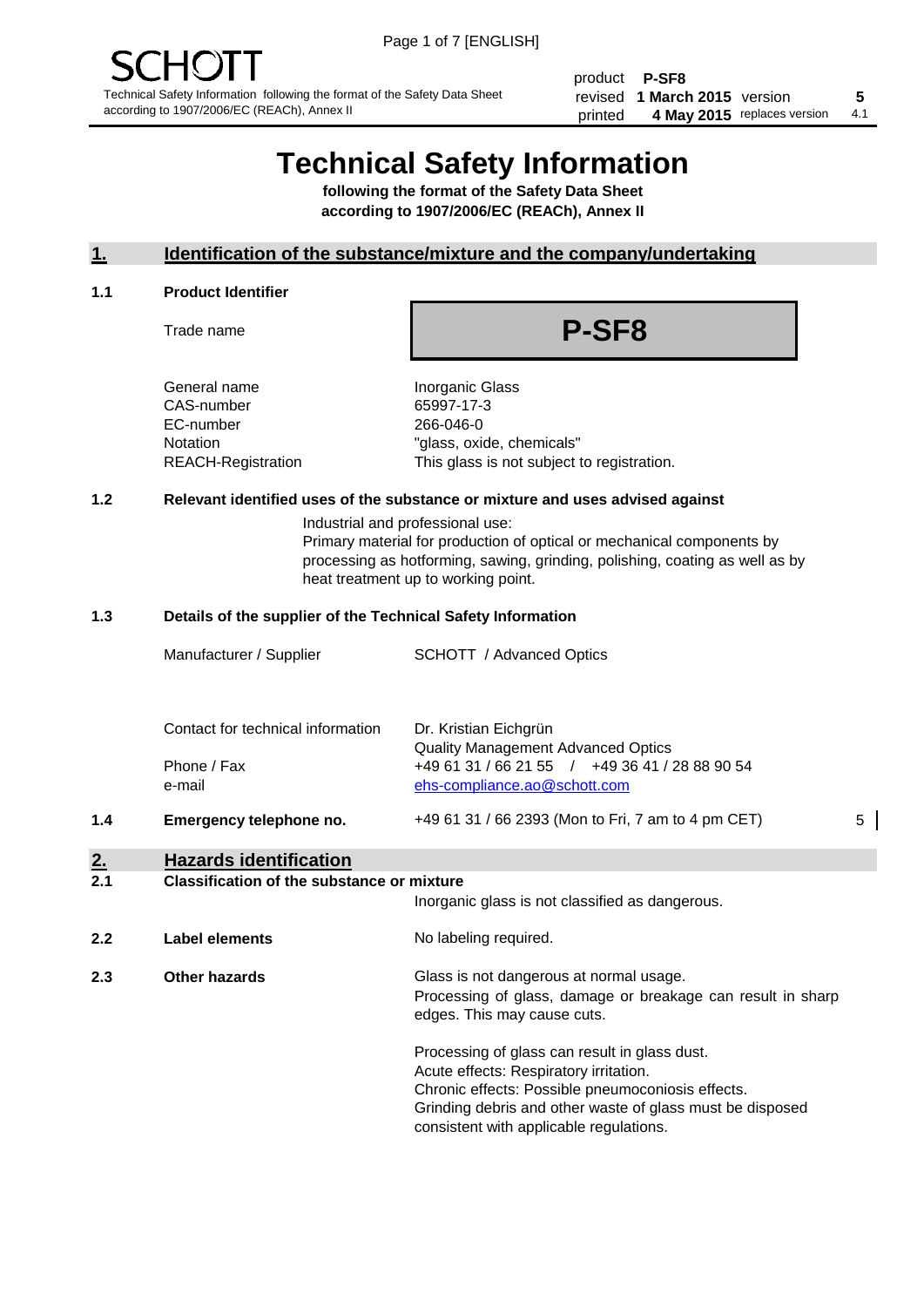#### **3. Composition/information on ingredients**

#### **3.1 Substances**

As the substance glass is not included in the candidate list of substances of very high concern, currently there are no information duties according to article 33 of REACH. However for the production of glass we may use substances, which are on the candidate list and had been included in Annex XIV of the REACH regulation or could be included in future . These powdery substances are not present as such in the final glass; they are fully integrated into the glass matrix through the melting process. Thus they loose their original characteristics. The main components are listed as additional information in chapter 16. For more information please refer to ehs-compliance.ao@schott.com.

#### **3.2 Mixtures**

Glass is classified as substance acc. to regulation (EC) No 987/2008 (amending of Reach-Reg.).

#### **4. First aid measures**

#### **4.1 Description of first aid measures**

| <b>General information</b> | Glass is no hazardous substance. The following information<br>refer to glass dust and glass splinter which may result from<br>processing or breakage. |
|----------------------------|-------------------------------------------------------------------------------------------------------------------------------------------------------|
| After inhalation           | Supply fresh air; consult doctor in case of complaints                                                                                                |
| After skin contact         | Normally not dangerous.                                                                                                                               |
|                            | Consult doctor in case of complaints.                                                                                                                 |
| After eye contact          | Rinse under running water.                                                                                                                            |
|                            | Consult doctor in case of complaints.                                                                                                                 |
| <b>After swallowing</b>    | Consult doctor                                                                                                                                        |

#### **4.2 Most important symptoms and effects, both acute and delayed**

none known

**4.3 Indication of immediate medical attention and special treatment needed** 

|     |                                                                     | none                           |  |
|-----|---------------------------------------------------------------------|--------------------------------|--|
| 5.  | <b>Fire fighting measures</b>                                       |                                |  |
| 5.1 | <b>Extinguishing media</b>                                          | no requirements                |  |
| 5.2 | Special hazards arising from the substance or mixture               | none. Glass is noncombustible. |  |
| 5.3 | <b>Advice for firefighters</b>                                      | none                           |  |
| 6.  | <b>Accidental release measures</b>                                  |                                |  |
| 6.1 | Personal precautions, protective equipment and emergency procedures |                                |  |
|     |                                                                     | none                           |  |
| 6.2 | <b>Environmental Precautions</b>                                    | none                           |  |
| 6.3 | Methods and material for containment and cleaning up                | none                           |  |
| 6.4 | Reference to other sections                                         | none                           |  |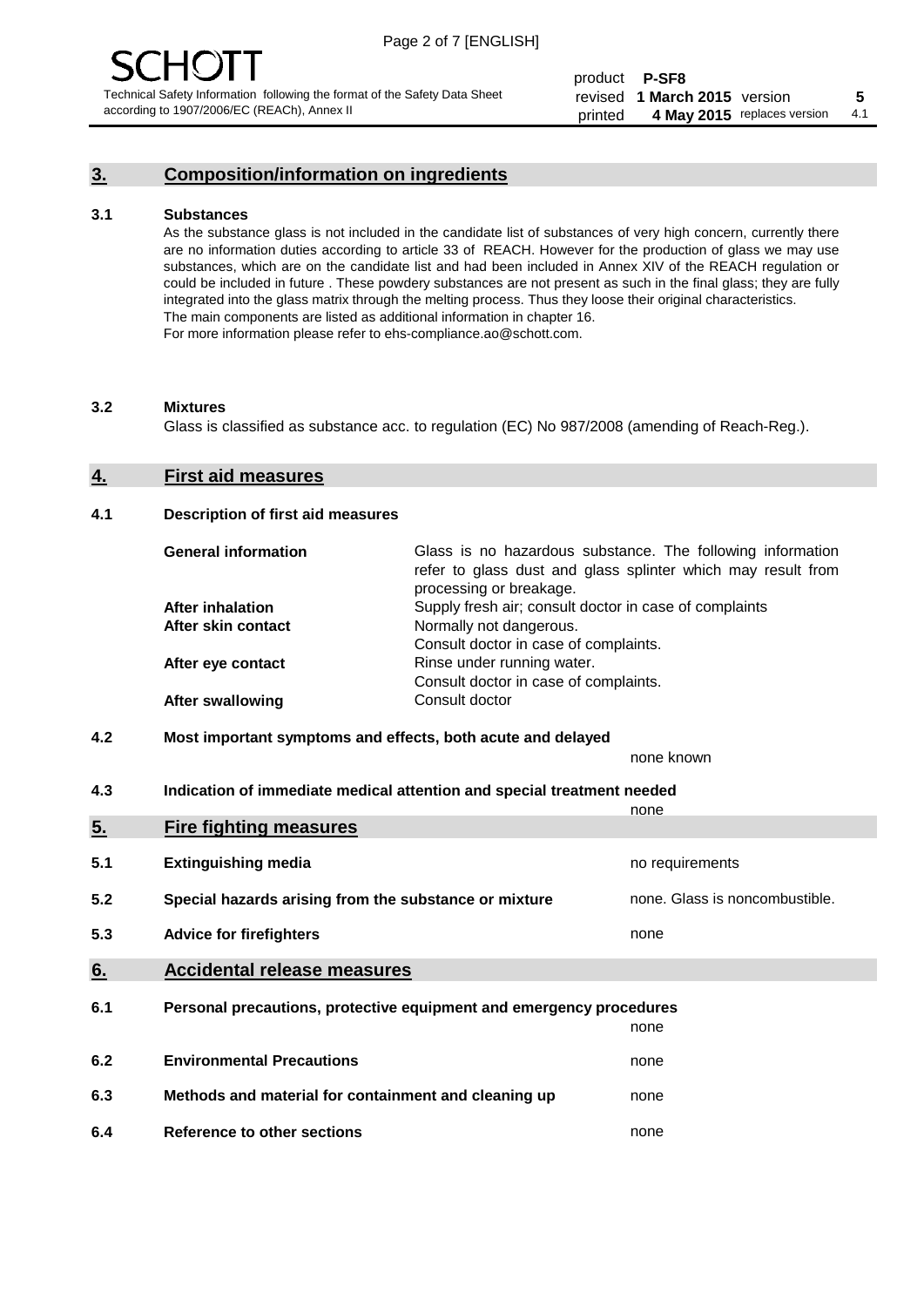

| <u>7.</u><br>7.1 | <b>Handling and storage</b>                                                   |                                 |                                                                                                                                                                                                                                                                                                                                                                                     |
|------------------|-------------------------------------------------------------------------------|---------------------------------|-------------------------------------------------------------------------------------------------------------------------------------------------------------------------------------------------------------------------------------------------------------------------------------------------------------------------------------------------------------------------------------|
|                  | <b>Precautions for safe handling</b>                                          |                                 | Avoid breakage because of injury risk by sharp edges.                                                                                                                                                                                                                                                                                                                               |
| 7.2              |                                                                               |                                 | Conditions for safe storage, including any incompatibilities<br>Store in dry environment. Avoid excessive humidity.                                                                                                                                                                                                                                                                 |
| 7.3              | Specific end use(s)                                                           |                                 | see section 1.2                                                                                                                                                                                                                                                                                                                                                                     |
| <u>8.</u>        | <b>Exposure controls / personal protection</b>                                |                                 |                                                                                                                                                                                                                                                                                                                                                                                     |
| 8.1              | <b>Control parameters</b><br>Regulation<br>Value<br>peak limit<br>teratogenic | 0,3 mg / $m3$<br>no information | In case of dust formation, declaration for FUSED SILICA, CAS-No: 60676-86-0<br>TRGS 900 - GERMAN OCCUPATIONAL EXPOSURE LIMIT VALUES (01/2006)<br>(EXPOSURE LIMIT VALUE) with reference to the respirable fraction.<br>There is no reason to fear a risk of damage to the developing embryo<br>or foetus when limit value is adhered to                                              |
| 8.2              | <b>Exposure controls</b><br>in general.                                       |                                 | Technical measures and appropriate work processes have higher priority than personal<br>protective equipment. Provide adequate ventilation by local exhaust ventilation or ventilation<br>Adequate assessment tools for verification of effectivity of the protective measures includes<br>methods of measurements as described in "Technischen Regeln for Gefahrstoffe (TRGS) 402. |
|                  | <b>Respiratory Protection</b>                                                 |                                 | Technical measure: wet grinding/processing, avoid dust<br>formation.<br>If glass dust or particulates are above the national exposure<br>limits use a national approved respirator for dust and fibers.                                                                                                                                                                             |
|                  | <b>Hand Protection</b>                                                        |                                 | Use protective gloves and safety wristbands for protection<br>against cut injuries.                                                                                                                                                                                                                                                                                                 |
|                  | Eye Protection                                                                |                                 | Use industrial safety glasses that meet national standards.                                                                                                                                                                                                                                                                                                                         |
|                  | <b>Personnel Protection</b>                                                   |                                 | Use safety skirting for protection from sharp edges.<br>Wear safety shoes.                                                                                                                                                                                                                                                                                                          |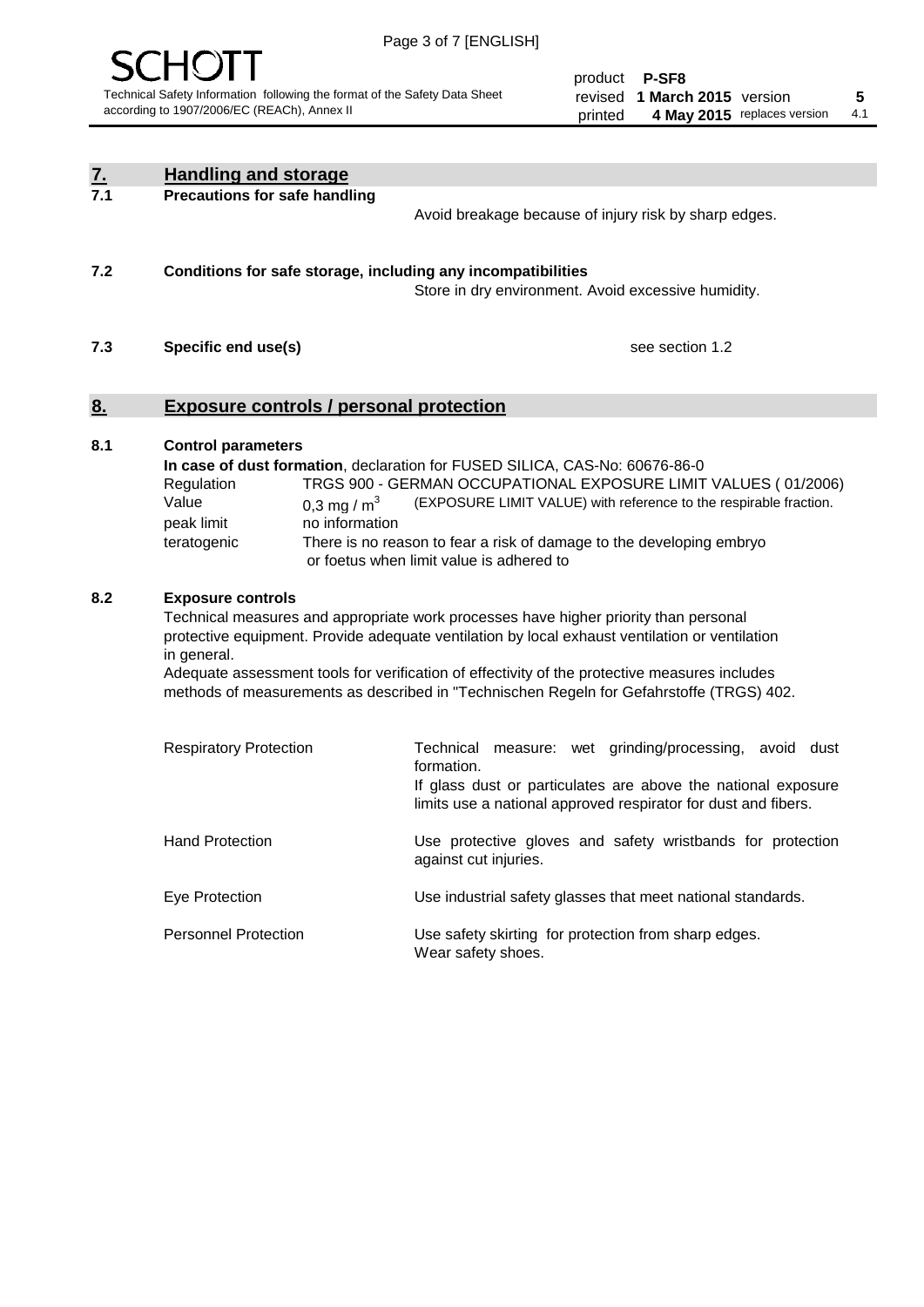#### **9. Physical and chemical properties**

#### **9.1 Information on basic physical and chemical properties**

|     | Appearance                            |                                                    |
|-----|---------------------------------------|----------------------------------------------------|
|     | <b>Physical state</b>                 | solid                                              |
|     | <b>Colour</b>                         | transparent or coloured                            |
|     | <b>Odour</b>                          | odourless                                          |
|     | pH-value                              | not applicable                                     |
|     | Boilling point/boilling range         | not applicable                                     |
|     | Melting point/melting range           | 524 °C                                             |
|     |                                       | Transformation temperature according to ISO 7884-8 |
|     | <b>Flashpoint</b>                     | not combustible                                    |
|     | <b>Combustibility</b>                 | not combustible                                    |
|     | Ignition temperature                  | none                                               |
|     | <b>Auto flammability</b>              | none                                               |
|     | Danger of explosion                   | none                                               |
|     | <b>Explosive limits upper / lower</b> | none                                               |
|     | <b>Oxidizing characteristics</b>      | none                                               |
|     | Vapour pressure                       | not applicable                                     |
|     | Density (20 °C)                       | $2,90$ g/ccm                                       |
|     | <b>Water solubility</b>               | not applicable                                     |
|     | <b>Fat solubility</b>                 | not applicable                                     |
|     | n-octanol-water partition coefficient | not applicable                                     |
|     | <b>Other information</b>              | none                                               |
| 9.2 | <b>Other information</b>              | none                                               |

#### **10. Stability and Reactivity**

#### **10.1 Reactivity**

Glass is a stable material. Glass is inert to many chemicals, but may react to hot, strong alkaline solutions and with hydrofluoric, fluorosilicic and phosphoric acids. When heated to temperatures above the melting point, metal oxide fumes may be emitted.

Glass is an amorphous, inorganic, usually transparent or translucent substance consisting of a mixture of silicates or sometimes borates or phosphates as glass formers. With additions of modifiers a melt is produced at high temperatures, that cools to a solid state without crystallization.

#### **10.2 Chemical stability**

Glass is stable at normal environmental conditions.

**10.3 Possibility of hazardous reactions** 

No hazardous reactions at intended use.

| 10.4 | <b>Conditions to avoid</b>              | see section 10.1 |
|------|-----------------------------------------|------------------|
| 10.5 | Incompatible materials                  | see section 10.1 |
| 10.6 | <b>Hazardous decomposition products</b> | see section 10.1 |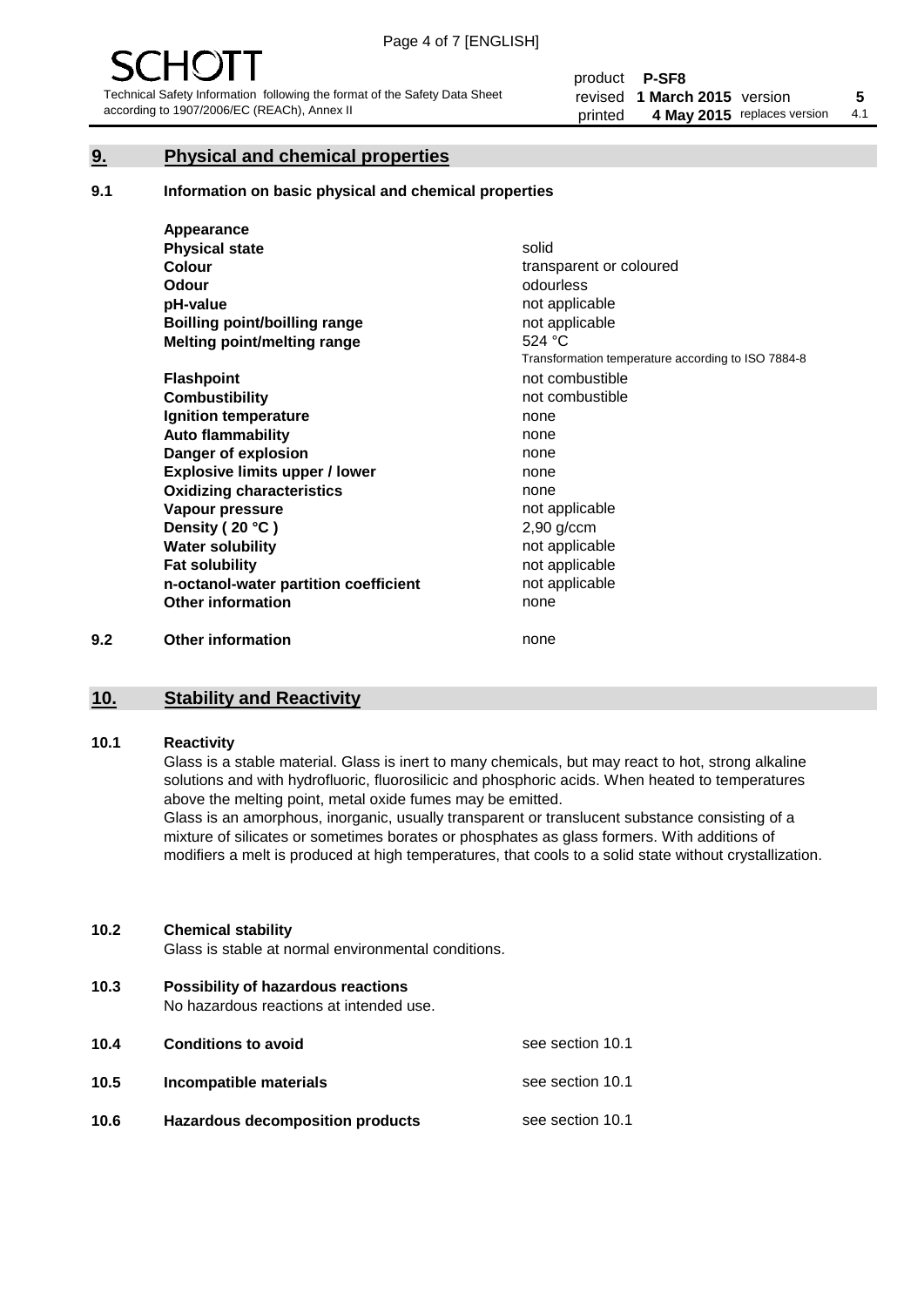

#### **11. Toxicological information**

**11.1 Information on toxicological effects** Toxicological data are not available.

### **12. Ecological information**

- **12.1 Toxicity**
- **12.2 Persistence and degradability**
- **12.3 Bioaccumulative potential**
- **12.4 Mobility in soil**
- **12.5 Results of PBT and vPvB assessment**
- **12.6 Other adverse effects**

#### **13. Disposal considerations**

**13.1 Waste treatment methods**

| Disposal according to local regulations |
|-----------------------------------------|
|                                         |

unknown unknown unknown unknown

unknown unknown

| <u>14.</u> | <b>Transport information</b>                                            |                     |
|------------|-------------------------------------------------------------------------|---------------------|
| 14.1       | <b>UN Number</b>                                                        | no requirements     |
| 14.2       | <b>UN Proper Shipping Name</b>                                          | no requirements     |
| 14.3       | <b>Transport hazard class(es)</b>                                       | no requirements     |
| 14.4       | Packing group                                                           | no requirements     |
| 14.5       | <b>Environmental hazards</b>                                            | no requirements     |
| 14.6       | Special precautions for user                                            | see sections 6 to 8 |
| 14.7       | Transport in bulk according to Annex II of MARPOL73/78 and the IBC Code |                     |
|            |                                                                         | no requirements     |

#### **15. Regulatory information**

#### **15.1 Safety, health and environmental regulations/legislation specific for the substance or mixture**

**REACH** Under REACH glass is classified as a "Substance". According to Appendix V Number 11 of the REACh regulation glass is exempted from registration if specified conditions are met. SCHOTT AG, Advanced Optics has examined this conditions for its products. This glass is not subject to registration.

**RoHS** This glass does not contain - according to our knowledge - materials in concentrations, whose placing on the market is forbidden in accordance to the current requirements of the European Directive 2011/65/EU.

#### **United Nations Globally Harmonized System (UN-GHS) related to safety information.**

This information considers also the requirements of the UN-GHS related to safety information.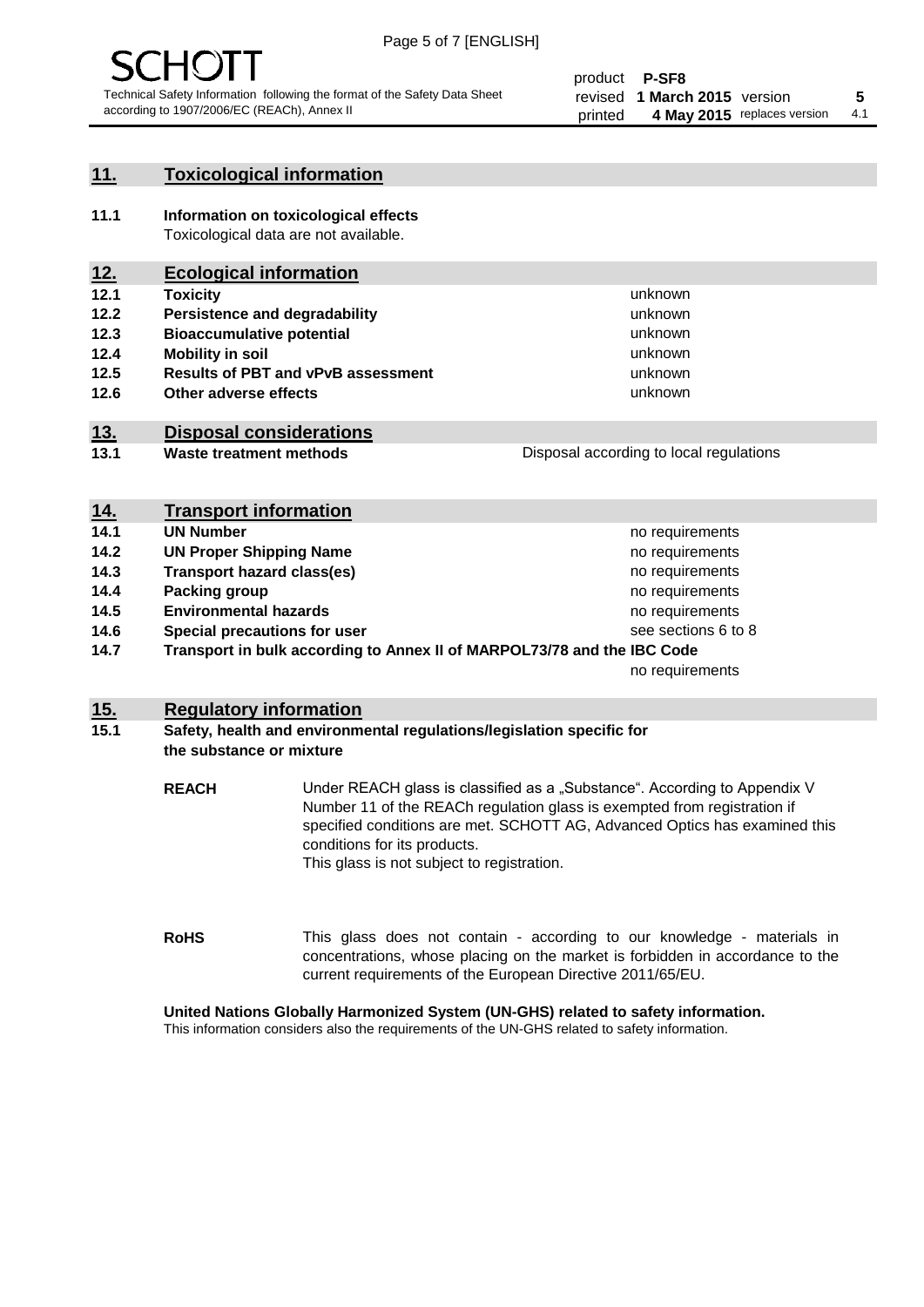# 10 J

Technical Safety Information following the format of the Safety Data Sheet according to 1907/2006/EC (REACh), Annex II

#### product **P-SF8** revised **5 1 March 2015** version printed 4 May 2015 replaces version 4.1

#### **15.2 Chemical Safety Assessment**

A Chemical Safety Assessment has not been carried out.

#### **16. Other information**

#### **16.1 Composition of mixture according to raw materials, based on the oxides.**

| chemical              |               | proportion    | <b>SVHC (REACH)</b> | Reg.      | <b>OSHA</b>                                   | <b>ACGIH</b>                                 | Carc. |
|-----------------------|---------------|---------------|---------------------|-----------|-----------------------------------------------|----------------------------------------------|-------|
| name                  | <b>CAS-No</b> | of weigth (%) | (Y/N)               | (Y/N)     | <b>PEL</b>                                    | TLV                                          | (Y/N) |
| <b>Boron Oxide</b>    | 1303-86-2     | $1 - 10$      | Yes                 | Yes       | $15 \text{ mg/m}^3$                           | $10 \text{ mg/m}^3$                          | No    |
| Barium Oxide          | 1304-28-5     | $1 - 10$      | No.                 | Yes       | $0.5 \text{ mg/m}^3$ 0.05 mg/m <sup>3</sup>   |                                              | No    |
| Calcium Oxide         | 1305-78-8     | $1 - 10$      | No.                 | Yes       | $5 \text{ mg/m}^3$                            | $2 \text{ mg/m}^3$                           | No    |
| Potassium Oxide       | 12136-45-7    | $1 - 10$      | No.                 | <b>No</b> | N/A                                           | N/A                                          | No    |
| Lithium Oxide         | 12057-24-8    | < 1           | No.                 | Yes       | N/A                                           | N/A                                          | No    |
| Sodium Oxide          | 1313-59-3     | $10 - 20$     | No.                 | No.       | N/A                                           | N/A                                          | No    |
| Niobium Pentoxide     | 1313-96-8     | $1 - 10$      | <b>No</b>           | <b>No</b> | N/A                                           | N/A                                          | No    |
| Antimony Trioxide     | 1309-64-4     | < 1           | No.                 | Yes       | $0.5 \,\mathrm{mq/m^3}$ 0.5 mg/m <sup>3</sup> |                                              | Yes   |
| Silica                | 14808-60-7    | $40 - 50$     | No.                 | Yes       |                                               | $0.1 \text{ mg/m}^3$ 0.025 mg/m <sup>3</sup> | No    |
| <b>Titanium Oxide</b> | 13463-67-7    | $20 - 30$     | No.                 | Yes       | $15 \text{ mg/m}^3$                           | 10 mg/m $3$                                  | No    |
| Zirconium Oxide       | 1314-23-4     | < 1           | No.                 | Yes       | $5 \text{ mg/m}^3$                            | $5 \text{ mg/m}^3$                           | No    |

**The classification and limiting values are valid for the raw materials, see section 3. Glass is not a substance of very high concern (SVHC).**

#### **Explanations to the data in the table**

| SVHC(REACH)        | The raw material is listed in the candidate list of the substances of very high<br>concern                                                                 |
|--------------------|------------------------------------------------------------------------------------------------------------------------------------------------------------|
| Reg.               | Regulated chemical substance per list OSHA Regulations (Standards - 29 CFR)<br>Subpart 1910.1000 Tables Z1 to Z3 Limits for Air Contaminants               |
| OSHA / PEL         | Permissible exposure limit – for chemical materials, issued by the OSHA                                                                                    |
| <b>ACGIH / TLV</b> | Threshold limit value - chemical substances classification by the ACGIH                                                                                    |
| <b>OSHA</b>        | Occupational Safety and Health Administration, an organization of the US.<br>Department of Labor (www.osha.gov).                                           |
| ACGIH              | American Conference of Governmental Industrial Hygienists (ACGIH), an<br>member-based organization that advances occupational and environmental<br>health. |
| Carc.              | Chemical substance classified as carcinogen                                                                                                                |